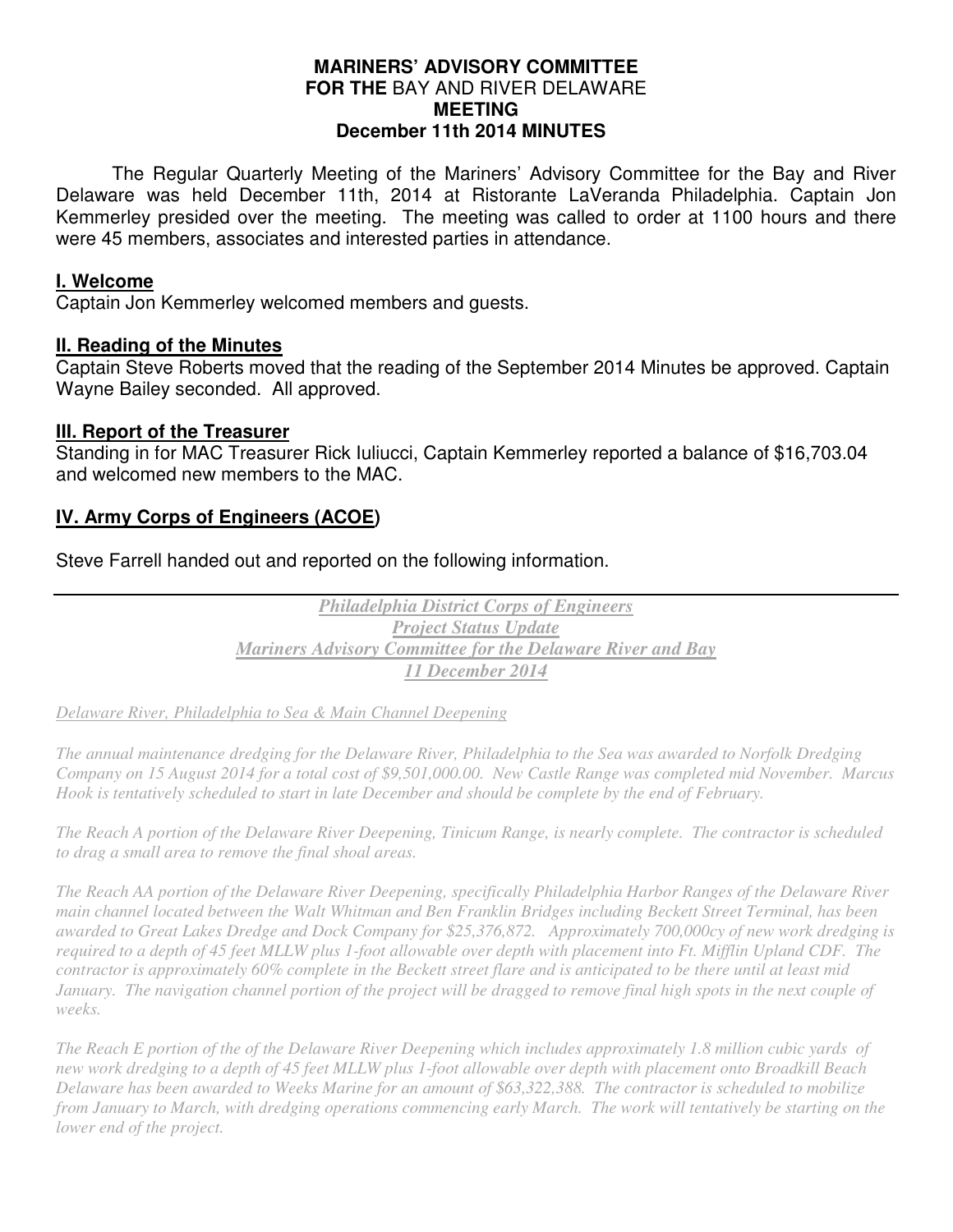*The Dredge McFarland just completed 2 dredging tours on the Philadelphia to the Sea project. Lower Mifflin range and Horseshoe bend were dredged. The McFarland will now be in ready reserve status, ready to deploy if needed until the next scheduled tour. There are an additional 12 operational days remaining in FY15 for Philadelphia to the Sea for the McFarland. Specific dredging areas have yet to be determined.* 

#### *Delaware River, Philadelphia to Trenton*

*The Hopper Dredge McFarland is scheduled to work the Philadelphia to Trenton project for 30 days between 1 June and 31 July. We are currently planning to maintain the 40' channel between Delair and Enterprise ranges.* 

#### *US Coast Guard Basin*

*Maintenance dredging of 12-foot and 18-foot areas has been awarded to Cruz Construction for \$2,956,469.00. Notice to Proceed was issued on 14August2014. 62,000 cubic yards of material is being dredged and placed at the Fort Mifflin disposal area. The contractor was scheduled to be completed this past Monday, December 8th .* 

*The sunken scow should be recovered by the end of the month. COE safety submittals, CG review of recovery plan, and coordination with the FAA all need to be in place prior to any further recovery operations.* 

#### *Wilmington Harbor*

*Cottrell Contracting Corporation was the low bidder. Cottrell was unable to bring a dredge to the project within the required timeframe, and subcontracted the project to Norfolk Dredge and Dock. There was a fatality on December 2 and the investigation is ongoing. Work will not commence until revised safety plans are approved by the COE. Once work starts again, it is anticipated that there are approximately 2 weeks of dredging remaining prior to moving to Marcus Hook Range.* 

#### *Oakwood Beach (Elsinboro Township, New Jersey)*

*Oakwood beach nourishment bids were received on 04September2014. Great Lakes Dredge and Dock Company is continuing work on Oakwood Beach. Completion of dredging in Reedy Island range is anticipated for 20 - 25 December. Demobilization may continue into the new year. Ancillary work on the project will continue into next year.* 

#### *Chesapeake and Delaware Canal*

*The bids for the Maintenance dredging for the C&D Canal were received on 10 September 2014. The contract was awarded to Norfolk Dredging Company. The maintenance dredging operation will include the canal proper up to Chesapeake City and the southern approach to the canal. There is a shoal in the reedy flare which will be removed by hydraulic dredging. It is anticipated that sand waves east of Chesapeake city will be removed with a bucket dredge. The dredging depths will vary between a depth of 35 to 38 feet MLLW plus 1-foot allowable over depth with an estimated quantity of 450,000cy of material. The Base Bid and option for this project is approximately \$11.8 million.* 

*Reedy Point Bridge Repairs are completed. Summit bridge still has support cables underneath. These should be removed by the end of next week.* 

# *NJ Intracoastal Waterway Cape May Ferry Channel:*

*The Dredge Fullerton moved to the NJIWW Cape May Canal Entrance in the vicinity of the Cape May Ferry this week. They will be there until 20 December. They will be removing a shoal between the inside ends of the jetties, just outside the terminal area. Work is being accomplished under a lease of plant maintenance dredging contract with Barnegat Bay Dredging Company. They will then be moving to an area of the NJIWW behind Avalon, NJ.*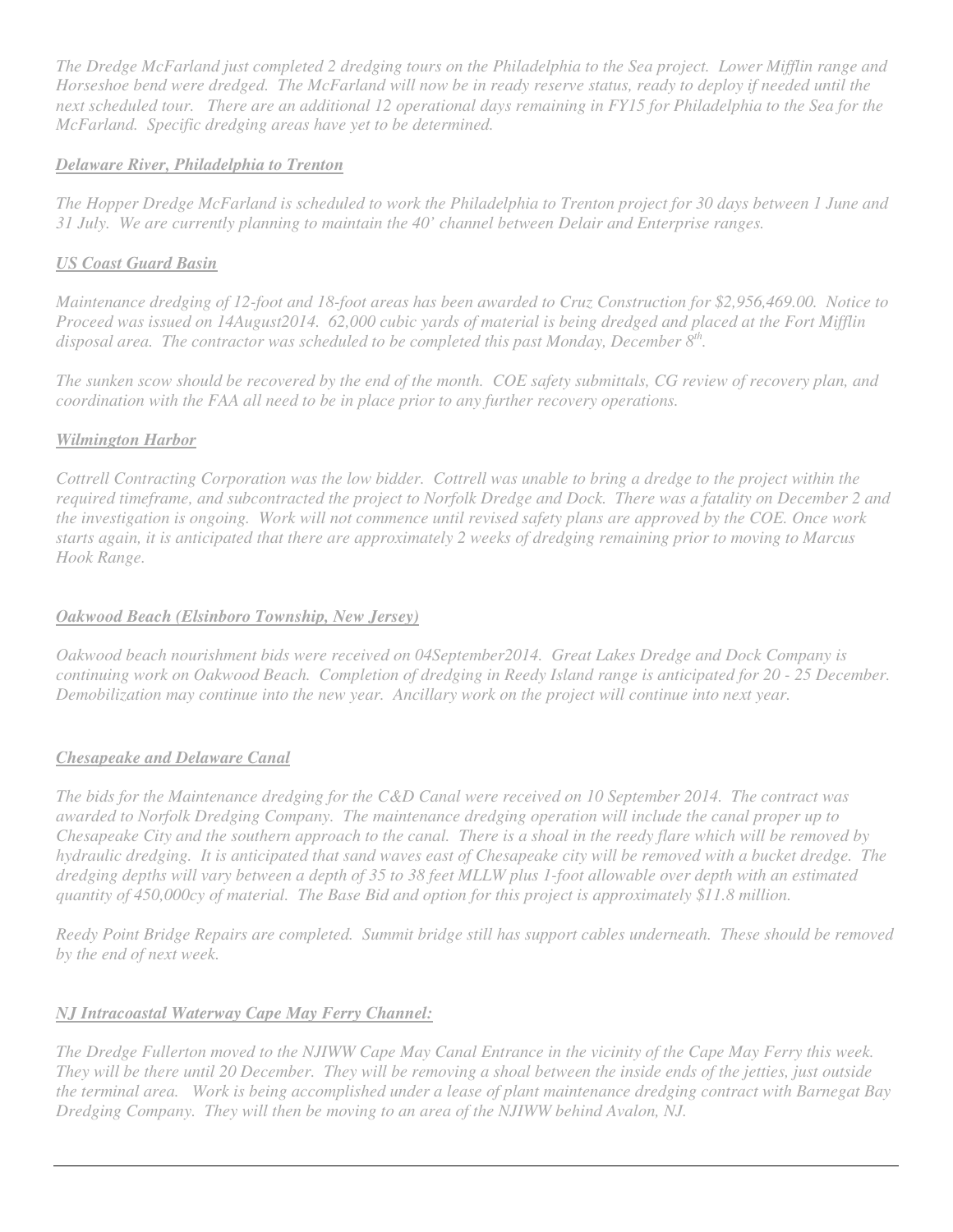Captain Roberts and Steve Farrell discussed pipeline activity and the build up of the beach in front of the bulkhead in the area near Elsinboro/ Oakwood Beach. It was noted that this is a beach fill coastal protection project using Reedy Island as the "borrow area."

https://www.fbo.gov/index?s=opportunity&mode=form&id=dd20d33df1b79b07b31954308e323768&tab=core &\_cview=0

http://www.nj.com/salem/index.ssf/2014/11/oakwood\_beach\_replenishment\_in\_elsinboro\_finally\_begins.html

Captain Waters and Steve Farrell discussed the flare at Reedy Point and noted that there is two weeks of actual dredging involved concentrating on shoaling on the southern half.

Captain Bailey inquired about C&D Canal dredging. It was reported that the plans are tentative but remain certain that the Reedy Island flare will be done hydraulically. Captain Kemmerley added that the pump-out station will be on the south section of Reedy Point jetty between the west side of the anchorage and the shoreline; well out of the way of ship traffic. Further discussion included the potential of one-way traffic during the work.

# **V. NOAA**

Rachael Medley reported on the following distribution. She noted that Delaware Bay related chart 12304 was released in October. Additionally she reported on the NOAA Office of Coast Survey's November 28th 2014 Federal Register Notice which appears below:

# *Changes in Nautical Chart Catalog Format*

*The Office of Coast Survey is transitioning its nautical products to a wide range of digital formats and web mapping services to enable more frequent updating and allow easier uptake by users. With the end of lithographic printing of NOAA paper nautical charts in April 2014, we also stopped production of the five printed nautical chart catalogs which are created in the large paper format (35 inches by 55 inches). We have now transformed the chart catalogs into letter-sized documents that users can print at home. Downloads of the "print-at-home" chart catalog in PDF format are free from the Coast Survey Web site. An interactive chart catalog is also available on the Coast Survey Web site (nauticalcharts.noaa.gov) for users who prefer to point, click, and download their charts from online.* 

*Coast Survey will consider making the front page of the large-format chart catalog. (We consider the reverse side, which lists chart agents, as obsolete and will not continue it.) Before making the decision, Coast Survey wants to know if demand remains for the large-format chart catalogs, and if users are willing to purchase these from commercial providers, such as NOAA-certified printing companies.* 

*Coast Survey invites written comments about: (1) Maintaining the large-format paper catalog (with no reverse side) if they are available for purchase from commercial provider; (2) the new free "print-at-home" PDF chart catalog; and (3) the online interactive chart catalog on the homepage of the nauticalcharts.noaa.gov Web site.* 

| Mariners Advisory Committee for Delaware Bay and River - 12/11/14 |                                           |              |                      |                       |  |  |
|-------------------------------------------------------------------|-------------------------------------------|--------------|----------------------|-----------------------|--|--|
| <b>Chart Title</b>                                                |                                           | <b>Scale</b> | Edition <sup>"</sup> | <b>IPrint</b><br>Date |  |  |
|                                                                   | 11009 Cape Hatteras to Straits of Florida | 200,000 39   |                      | Apr-1                 |  |  |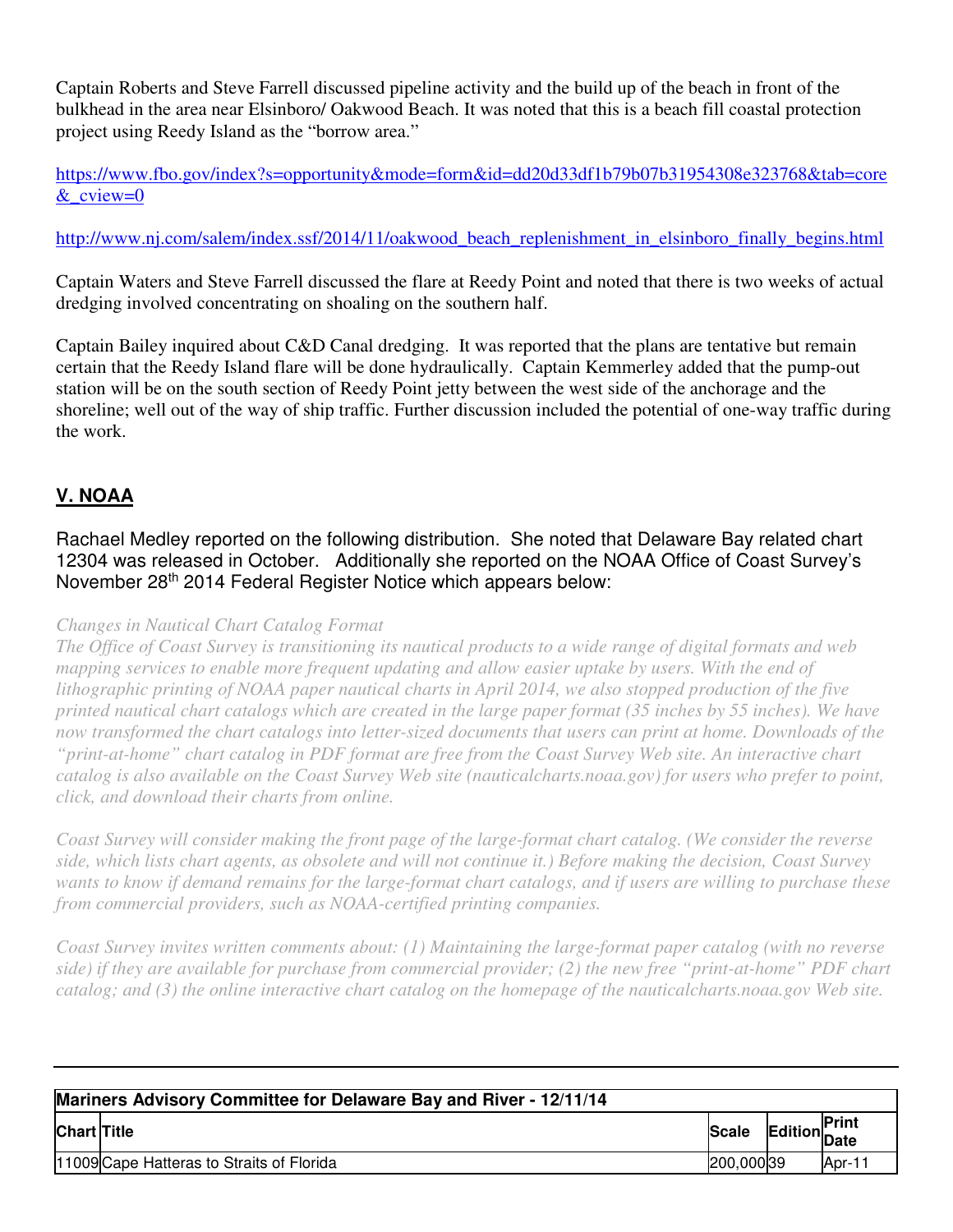| 12210 Chincoteague Inlet to Great Machipongo Inlet; Chincoteague Inlet                    | 39<br>80,000 | $Jul-13$      |
|-------------------------------------------------------------------------------------------|--------------|---------------|
| 12211 Fenwick Inlet to Chincoteague Inlet; Ocean City Inlet                               | 45<br>80,000 | $May-13$      |
| 12214 Cape May to Fenwick Island                                                          | 49<br>80,000 | <b>Nov-10</b> |
| 12216 Cape Henlopen to Indian River Inlet; Breakwater Harbor                              | 29<br>40,000 | Jun-12        |
| 12221 Chesapeake Bay Entrance                                                             | 82<br>80,000 | Feb-14        |
| 12222 Chesapeake Bay Cape Charles to Norfolk Harbor                                       | 54<br>40,000 | Apr-13        |
| 12224 Chesapeake Bay Cape Charles to Wolf Trap                                            | 40,000<br>26 | Aug-14        |
| 12225 Chesapeake Bay Wolf Trap to Smith Point                                             | 60<br>80,000 | Nov-11        |
| 12226 Chesapeake Bay Wolf Trap to Pungoteague Creek                                       | 19<br>40,000 | Aug-14        |
| 12228 Chesapeake Bay Pocomoke and Tangier Sounds                                          | 33<br>40,000 | Oct-11        |
| 12230 Chesapeake Bay Smith Point to Cove Point                                            | 80,000<br>66 | Apr-13        |
| 12231 Chesapeake Bay Tangier Sound Northern Part                                          | 30<br>40,000 | Feb-14        |
| 12233 Potomac River Chesapeake Bay to Piney Point                                         | 38<br>40,000 | Jan-14        |
| 12235 Chesapeake Bay Rappahannock River Entrance, Piankatank and Great Wicomico<br>Rivers | 34<br>40,000 | Feb-14        |
| 12237 Rappahannock River Corrotoman River to Fredericksburg                               | 28<br>40,000 | Nov-13        |
| 12238 Chesapeake Bay Mobjack Bay and York River Entrance                                  | 40,000<br>41 | Jul-14        |
| 12241 York River Yorktown and Vicinity                                                    | 23<br>20,000 | Mar-14        |
| 12243 York River Yorktown to West Point                                                   | 14<br>40,000 | Nov-09        |
| 12245 Hampton Roads                                                                       | 68<br>20,000 | $May-13$      |
| 12248 James River Newport News to Jamestown Island; Back River and College Creek          | 40,000<br>44 | Jan-14        |
| 12251 James River Jamestown Island to Jordan Point                                        | 24<br>40,000 | Aug-13        |
| 12253 Norfolk Harbor and Elizabeth River                                                  | 47<br>20,000 | Apr-12        |
| 12254 Chesapeake Bay Cape Henry to Thimble Shoal Light                                    | 49<br>20,000 | Aug-11        |
| 12255 Little Creek Naval Amphibious Base                                                  | 18<br>5,000  | Sep-14        |
| 12256 Chesapeake Bay Thimble Shoal Channel                                                | 18<br>20,000 | Jan-14        |
| 12261 Chesapeake Bay Honga, Nanticoke, Wicomico Rivers and Fishing Bay                    | 30<br>40,000 | Dec-12        |
| 12263 Chesapeake Bay Cove Point to Sandy Point                                            | 56<br>80,000 | Aug-12        |
| 12264 Chesapeake Bay Patuxent River and Vicinity                                          | 32<br>40,000 | Jan-14        |
| 12266 Chesapeake Bay Choptank River and Herring Bay; Cambridge                            | 31<br>40,000 | $Oct-13$      |
| 12268 Choptank River Cambridge to Greensboro                                              | 11<br>40,000 | Apr-08        |
| 12270 Chesapeake Bay Eastern Bay and South River; Selby Bay                               | 40,000<br>36 | Sep-13        |
| 12272 Chester River; Kent Island Narrows, Rock Hall Harbor and Swan Creek                 | 40,000<br>32 | May-13        |
| 12273 Chesapeake Bay Sandy Point to Susquehanna River                                     | 59<br>80,000 | May-14        |
| 12274 Head of Chesapeake Bay                                                              | 40,000<br>36 | Sep-12        |
| 12277 Chesapeake and Delaware Canal                                                       | 20,000<br>36 | $Oct-14$      |
| 12278 Chesapeake Bay Approaches to Baltimore Harbor                                       | 40,000<br>79 | May-14        |
| 12280 Chesapeake Bay                                                                      | 200,000 11   | Feb-14        |
| 12281 Baltimore Harbor                                                                    | 15,000<br>55 | May-14        |
| 12282 Chesapeake Bay Severn and Magothy Rivers                                            | 25,000 36    | Jun-12        |

Charts shaded orange are tentatively scheduled to be released as a new edition within the next 3-4 months. Charts shaded blue were released as a new edition since the last meeting.

| <b>Chart</b> | <b>Title</b>                                                 | <b>Scale</b> | <b>Edition</b> | <b>Print Date</b> |
|--------------|--------------------------------------------------------------|--------------|----------------|-------------------|
| 12283        | Annapolis Harbor                                             | 10,000       | <b>29</b>      | Aug-14            |
| 12284        | <b>Patuxent River Solomons Island and Vicinity</b>           | 10,000       | l17            | Sep-14            |
| 12285        | FOLIO SMALL-CRAFT CHART Potomac River-; District of Columbia | 80,000       | <b>I41</b>     | $Mar-13$          |
| 12286        | Potomac River Piney Point to Lower Cedar Point               | 40,000       | 31             | $Oct-11$          |
| 12287        | Potomac River Dahlgren and Vicinity                          | 20,000       | <b>19</b>      | Sep-14            |
| 12288        | Potomac River Lower Cedar Point to Mattawoman Creek          | 40,000       | 21             | Sep-13            |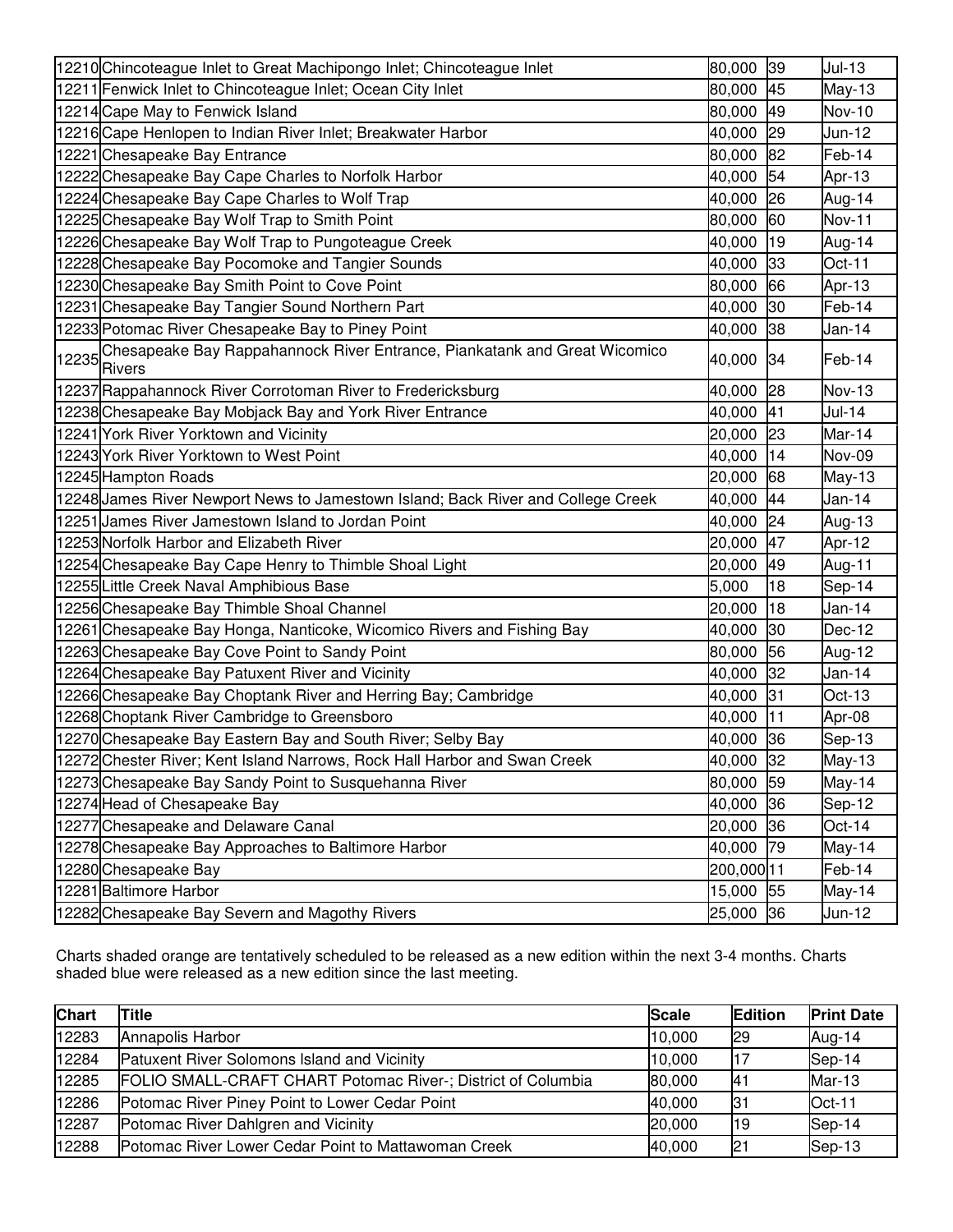| 12289                                                                                                                                                                                       | Potomac River Mattawoman Creek to Georgetown; Washington Harbor    | 40,000  | 50 | Oct-10 |  |
|---------------------------------------------------------------------------------------------------------------------------------------------------------------------------------------------|--------------------------------------------------------------------|---------|----|--------|--|
| 12300                                                                                                                                                                                       | Approaches to New York, Nantucket Shoals to Five Fathom Bank       | 400,000 | 49 | Jun-12 |  |
| 12304                                                                                                                                                                                       | Delaware Bay                                                       | 80,000  | 47 | Oct-14 |  |
| 12311                                                                                                                                                                                       | Delaware River Smyrna River to Wilmington                          | 40,000  | 46 | May-12 |  |
| 12312                                                                                                                                                                                       | Delaware River Wilmington to Philadelphia                          | 40,000  | 56 | May-12 |  |
| 12313                                                                                                                                                                                       | Philadelphia and Camden Waterfronts                                | 15,000  | 53 | Jan-12 |  |
| 12314                                                                                                                                                                                       | Delaware River Philadelphia to Trenton                             | 20,000  | 33 | Jun-12 |  |
| 12316                                                                                                                                                                                       | Intracoastal Waterway Little Egg Harbor to Cape May; Atlantic City | 40,000  | 35 | Oct-12 |  |
| 12317                                                                                                                                                                                       | Cape May Harbor                                                    | 10,000  | 32 | May-04 |  |
| 12318                                                                                                                                                                                       | Little Egg Inlet to Hereford Inlet; Absecon Inlet                  | 80,000  | 45 | Apr-10 |  |
| 12323                                                                                                                                                                                       | Sea Girt to Little Egg Inlet                                       | 80,000  | 26 | Dec-12 |  |
| 12324                                                                                                                                                                                       | Intracoastal Waterway - Sandy Hook to Little Egg Harbor            | 40,000  | 35 | Mar-12 |  |
| 12402                                                                                                                                                                                       | New York Lower Bay - Northern Part                                 | 15,000  | 12 | Jun-12 |  |
| Questions about NOAA's Products and Services in the Delaware Bay Region can be directed to Mr. Steve Soherr.<br>Contact him at (301)713-2730 ext. 174 or via email at steve soherr@noaa.gov |                                                                    |         |    |        |  |

# *NOAA Navigation Services*

*The Office of Coast Survey has published a Federal Register Notice to request public comment on changes in the Nautical Chart Catalog Formats. The Office of Coast Survey is transitioning its nautical products to a wide range of digital formats and web mapping services to enable more frequent updating and allow easier uptake by users. With the end of lithographic printing of NOAA paper nautical charts in April 2014, we also stopped production of the five printed nautical chart catalogs which are created in the large paper format (35 inches by 55 inches).* 

*We have now transformed the chart catalogs into letter-sized documents that users can print at home. Downloads of the "print-at-home" chart catalog in PDF format are free from the Coast Survey Web site (www.nauticalcharts.noaa.gov/catalog/). An interactive chart catalog is also available on the Coast Survey Web site (nauticalcharts.noaa.gov) for users who prefer to point, click, and download their charts from online. Coast Survey will consider making the front page of the large-format chart catalog. (We consider the reverse side, which lists chart agents, as obsolete and will not continue it.)* 

*Before making the decision, Coast Survey wants to know if demand remains for the large-format chart catalogs, and if users are willing to purchase these from commercial providers, such as NOAA-certified printing companies. Coast Survey invites written comments about: (1) Maintaining the large-format paper catalog (with no reverse side) if they are available for purchase from commercial provider; (2) the new free "print-at-home" PDF chart catalog; and (3) the online interactive chart catalog on the homepage of the nauticalcharts.noaa.gov Web site.* 

*Written, faxed, or emailed comments are due by midnight, April 30, 2015.* 

*Email comments to frank.powers@noaa.gov, or fax to 301-713-9312. Written comments may be mailed to Frank Powers, Office of Coast Survey, 1315 East-West Highway, #6254, Silver Spring MD 20906.* 

She added that if we have any survey requests to please contact her. They are the in the process of building a more robust database to prioritize where and when they are doing surveys which will be based on a whole host of factors such as economic impact and loss of property/or life. If you have areas that you'd like to see re-surveyed please contact her via email.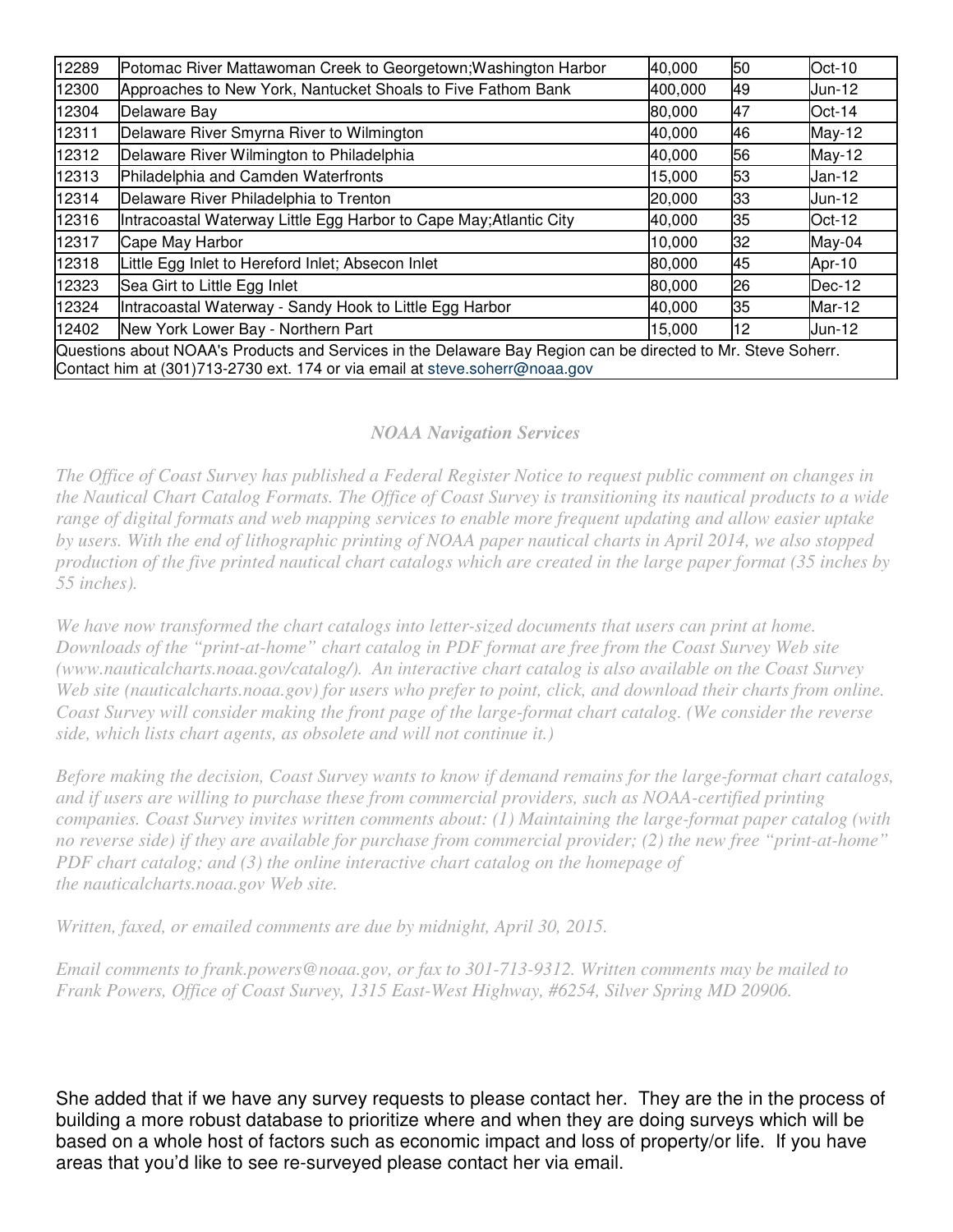Darren Wright reported the following: We moved the Reedy Point air-gap sensor that was being blocked by some bridge work but that is now back and operational. Two stations damaged by Hurricane Sandy, the Brownshoal Current meter and Brandywine have not only been repaired but have also been upgraded.

Two new sensors coming include the Ben Franklin Bridge air gap whose permits and agreements are in place for a summer 2015 deployment, and the water level gauge on the Tacony Palmyra Bridge is being moved to Tioga Marine Terminal. This is in the design phase for a summer deployment as well.

There followed some discussion on the placement of the air gap sensor and noted that the equipment will come with the technology to have multiple points to work from if the physical sensor can't be placed directly above the center channel or at the east/center-east edge of the channel.

# **VI. Aids to Navigation USCG**

# Christopher Runt distributed this report and commented on the following:

*Mariners Advisory Committee For the Bay & River Delaware Sector Delaware Bay Aids to Navigation Report 11 December 2014* 

*Delaware River 45' Deeping Waterway Design Project: To date, D5 (dpw) has identified 150 buoys and ten ranges that require changes. Project will require two new ranges and affect 14 anchorages. Est. cost \$22.6 mil (AC&I funded). D5 (dpw) will address waterway AtoN changes with primary users and pilots for their feedback.* 

*Keystone Range: The range has been discontinued and we are in the process of developing a plan for the removal of the structures.* 

*Fisher Point Range: No update available for the range realignment.* 

*Devlin Lower Range Front Light: CGC SLEDGE is planning to rebuild the RF in December 2014. The RR optics will be converted from incandescent to LED in conjunction with the construction of the new RF. The dayboards will be removed and the light characteristics will change to Fl R 2.5(1) characteristic.* 

*Baker Range: The structural condition of the range rear tower necessitates its reconstruction and relocation. The current Baker Range Front Light will be converted to the rear light and a new Baker Range Front Light will be constructed (see below). The project calls for LED optics and solarization, preserving the signal characteristics. The project, with a construction cost estimate of \$3.7M has been submitted to and approved by Coast Guard Headquarters (not yet funded).* 

*Pea Patch Island Dike Lt C: Rebuilt and relocated Pea Patch LT "C" while converting the optic to an LED and preserving its characteristics. Discontinued Pea Patch LT "D" with the completion of the work on the Bulkhead Bar Range* 

*Salem River Range Rear Lt: D5 (dpw) has issued an OPORDER for discontinuing the Directional LT that was previously the RF. When the range was built the lateral aids were 100% buoys. Since then, the buoys have been replaced by JRIRS supported lateral aids. We have no plans for discontinuation of the light until there is a plan in place for either marking or removing the stone/concrete structure on which the structure is built.* 

*Miah Maull Shoal Light: We have completed operational designs to convert the optic in this light to a solar powered LED lantern, to remove the 500mm lens and, at the request of the Pilots' Association, to retain the red sector. The RACON will be retained.* 

*The solar power system has received New Jersey State Historic Preservation Officer concurrence. Coast Guard is preparing to execute an MOA between USCG and NJ SHPO outlining the means by which to divest of the 500mm lens.*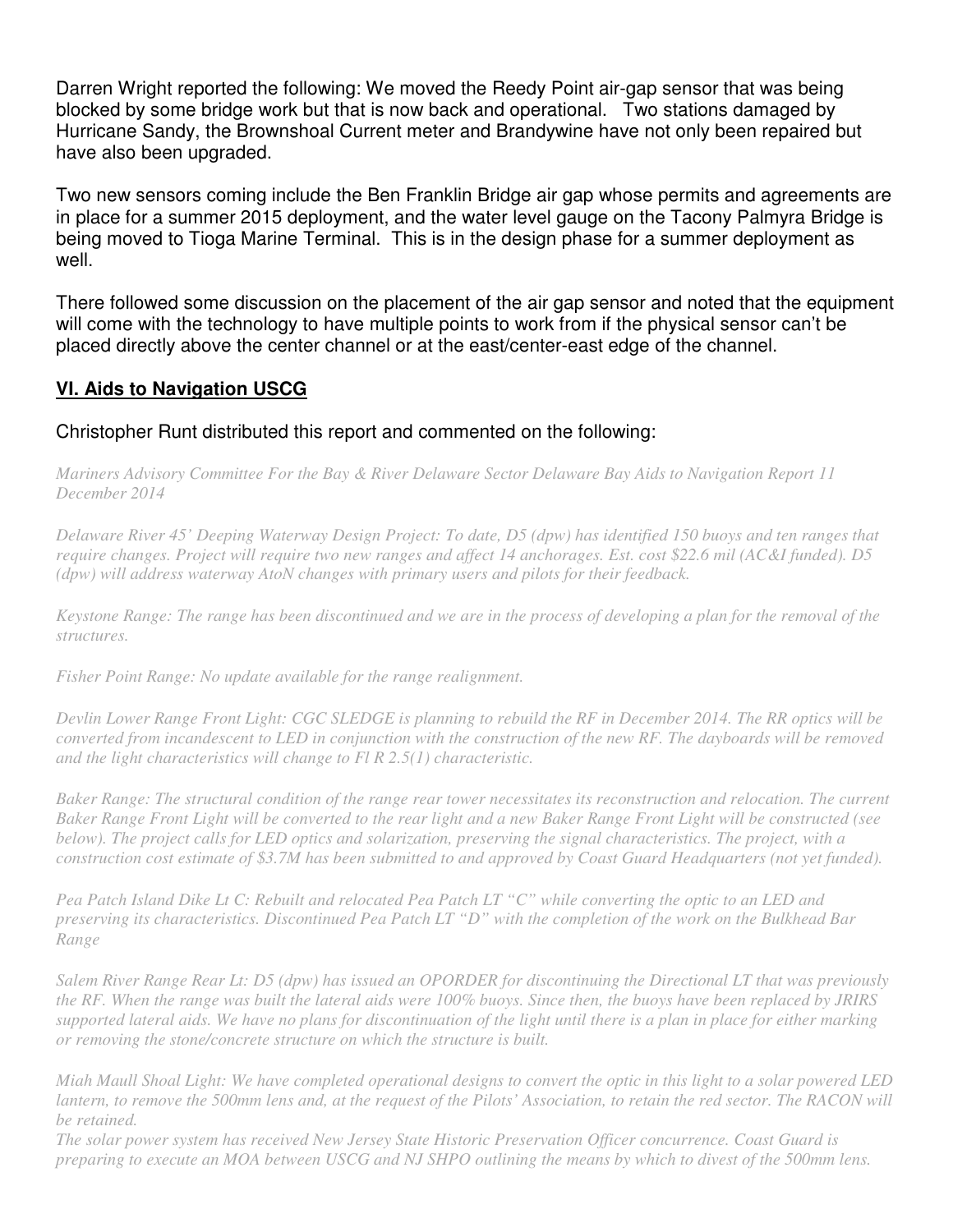*Once the agreement is finalized and signed, the USCG can complete the optics upgrade. We anticipate that the final authorization and receipt of equipment will put the solarization of the light to middle to late spring 2015 at the earliest.* 

*Elbow of Cross Ledge Light & Miah Maull Shoal Light: The submarine cable supplying electrical power from Fortescue*  to Elbow of Cross Ledge Light and then on to Miah Maull Shoal Light was severed. ANT Cape May temporally returned *service to both lights by installing solar equipment. Solar power will not supply enough electrical power to the aids to power the sound signals nor the RACON on Miah Maull. ANT Cape May attempted to recover the cable by dragging for it and also through the assistance of divers from the Coast Guard's Dive Locker East with negative results. District Five and CEU Cleveland are attempting to speed the MOU with the NJ SHPO in order to permanently solarize both aids and install Mariner Radio Activated Sound Signal (MRASS).* 

*Harbor of Refuge LT: We are planning for the installation of a MRASS unit which will eliminate the seasonal availability of the current sound signal and will make the signal available on demand to the user. MRASS is activated by the mariner keying the microphone on channel 83A five times within a ten second period. Each key of the mic should have approximately one second pause between key strokes. After activation the signal will sound for 30 minutes and then secure itself. MRASS has been installed on Cape May Canal West Entrance North Jetty Light 11 and Manasquan Inlet Light 3.* 

*Port Mahon: The MAC had forwarded a request from Vane Brothers towing (under contract for fuel deliveries for Dover AFB) in reference to lighting the buoys in Port Mahon Approach Channel. We reviewed the channel and determined that due to water depths the only option would be 5x11 hulls, which are in critically short supply. Additionally the waterway review indicated fairly high rate of off station buoys. The charted depths indicate depths sufficient for fixed structures, and a proposal was recommended to Vane Brothers to establish three fixed lighted aids, discontinuance of Mahon River*  Light (located behind fuel pier), and discontinue several additional buoys. The recommendation was acceptable to the *user and we have initiated the project design. The project will include changing three buoys to three new fixed lights (James River Ice Resistant Structures), discontinuance of Mahon River Light, discontinuance of four additional buoys, and repositioning/renumbering of the channel aids. Projected project start date is Spring 2015 and will potentially be accomplished in phases.* 

#### *Example James River Ice Resistant Structures (JRIRS)*

*Dredging: Repositioned Tinicum Island Range Buoy 3T (LLNR 3310), Mifflin Range Lighted Buoy 1F (LLNR 3380), and Tinicum Island Range Lighted Buoy 5T (LLNR 3315) for dredging. Relocated the buoys back to their assigned positions following completion of the dredging on 27 Oct 2014.* 

*Temporally discontinued Horseshoe Lower Lighted Buoy 33 (LLNR 3509) for dredging. The work was completed on 05 Dec; WILLIAM TATE will reestablish it once they return to the area.* 

*Lighted Ice Radar buoys (LIRs): We hope to deploy six hulls this winter, all in the Upper Delaware River. Optics and batteries have been received by USCGC WILLIAM TATE, and the new buoy hulls are expected mid December. Three of the six will have some reduction in candela than the current buoys on scene due to power requirements of the LED optics, specifically for the Quick Flash. D5 dpw desires as much feedback as possible on how the buoys are performing, and what impact it has to shipping/night transits/etc over the course of the ice season. Please provide any and all comments to myself at the Sector or directly to D5 dpw.* 

*Seasonal Aid Reliefs: ANT Philadelphia has completed their seasonal reliefs. ANT Cape May is approximately 85% complete with theirs and WILLIAM TATE began their reliefs in the Elk River during the first week of December and will move into the Delaware River/Bay when their work in the Upper Chesapeake is complete.* 

*PROPOSAL TO ADD AIS SYNTHETIC AIDS TO NAVIGATION: We are proposing to add AIS Synthetic AtoN to the following aids in addition to the physical hull already on station:*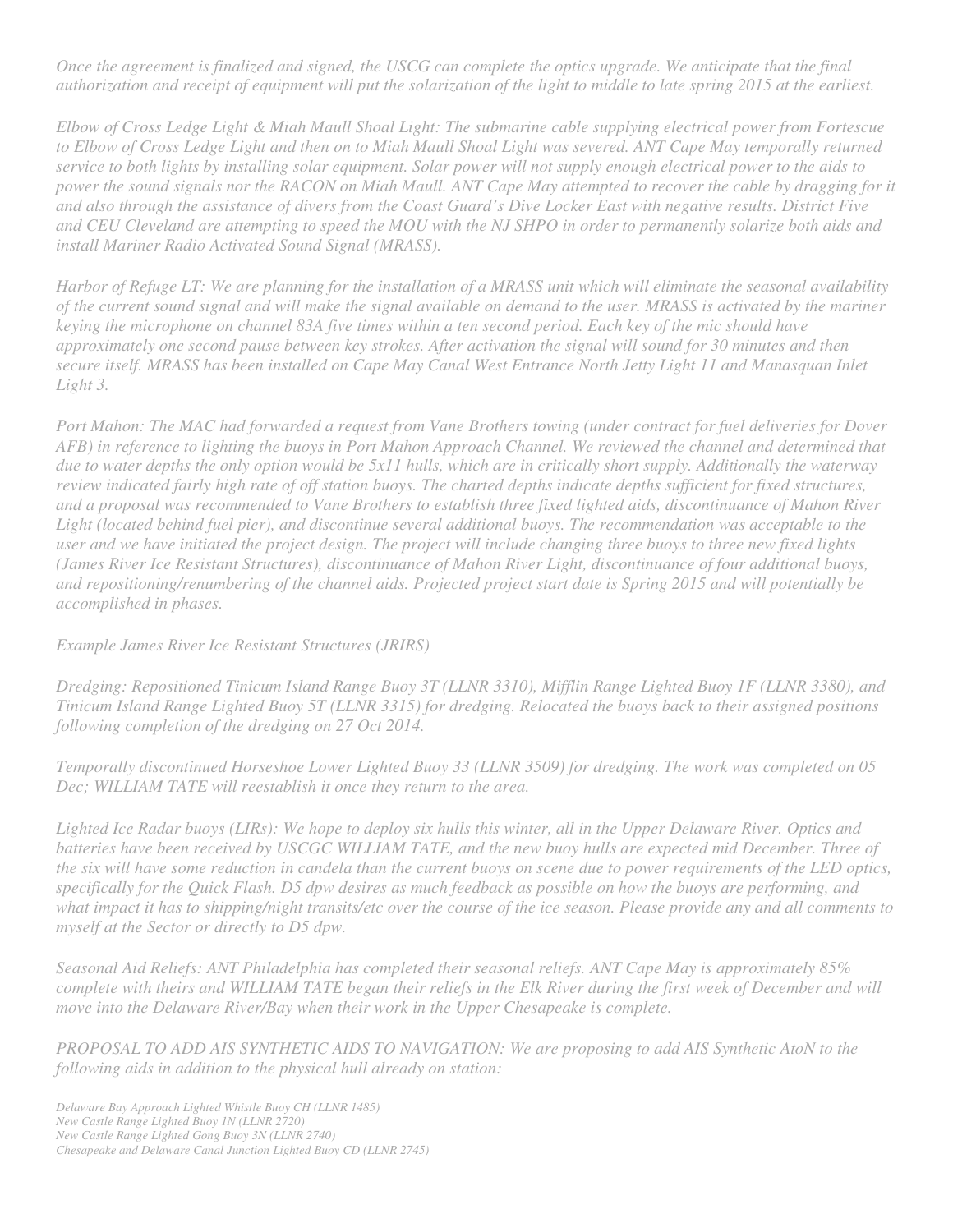*Additionally, the following aids are being considered for AIS Synthetic AtoN in the region:* 

*Chesapeake Channel Lighted Buoy 13 (LLNR 7105) Chesapeake Channel Lighted Buoy 14 (LLNR 7110) Chesapeake Bay Entrance Lighted Whistle Buoy CH (LLNR 405) Chesapeake Bay Southern Approach Lighted Whistle Buoy CB (LLNR 410) Chesapeake Channel Lighted Buoy 40 (LLNR 7240) Chesapeake Channel Lighted Buoy 78A (LLNR 7682) Upper Chesapeake Channel Lighted Buoy 45 (LLNR 8870) Upper Chesapeake Channel Lighted Buoy 46 (LLNR 8875) Upper Chesapeake Channel Lighted Buoy 47 (LLNR 8895) Upper Chesapeake Channel Lighted Buoy 48 (LLNR 8900) Elk River Channel Lighted Buoy 1ER (LLNR 8925)* 

There followed some discussion on solar panels and sensors.

Captain Kemmerley reported on a situation with District 5 on the proposed disestablishing 4 buoys on the Schuylkill River. Through a joint effort with the Maritime Exchange, AWO and Vane Brothers we were successful in retaining those buoys for the time being.

# **VII. Sector Delaware Bay**

The COTP Kathy Moore began her report by referencing Jon's comments above and recognizing the importance of the MAC. She went on to report the following: (1) The Safety Zone following the capsized barge incident and salvage operations on the Christiana River, (2) the end of Hurricane Season and (3) the recent Ice Conference. In additional there will be Safety Zones for Marcus Hook Anchorage beginning in mid-January for dredging and for the upcoming New Year's fireworks.

She added that due to the heavy congestion in Marcus Hook Anchorage, Anchorage 10, off the Navy Yard, is in the works to be re-designated to be used commercially. This anchorage remains fairly shallow and would not be intended for deep draft vessels but she'd like to get it surveyed. She is waiting to hear back from AWO from their members to get their feedback as well. She does not anticipate any impediments in moving forward if the AWO members have no issues and if the survey returns favorable information.

Captain Moore asked the MAC to advise mariners, masters and operators that there have been propulsion or steering issues that were not immediately reported to the USCG. And there were times where the vessel continued to transit for, sometimes hours, after such an occurrence. While issues involving casualties allow for a 5-day written report deadline for submission, such issues require immediate notification.

# **VIII. Old Business**

# Wind Energy Update:

Captain Bill Broadley reported on his article in Professional Mariner. The article is printed here in it's entirety with permission from the author.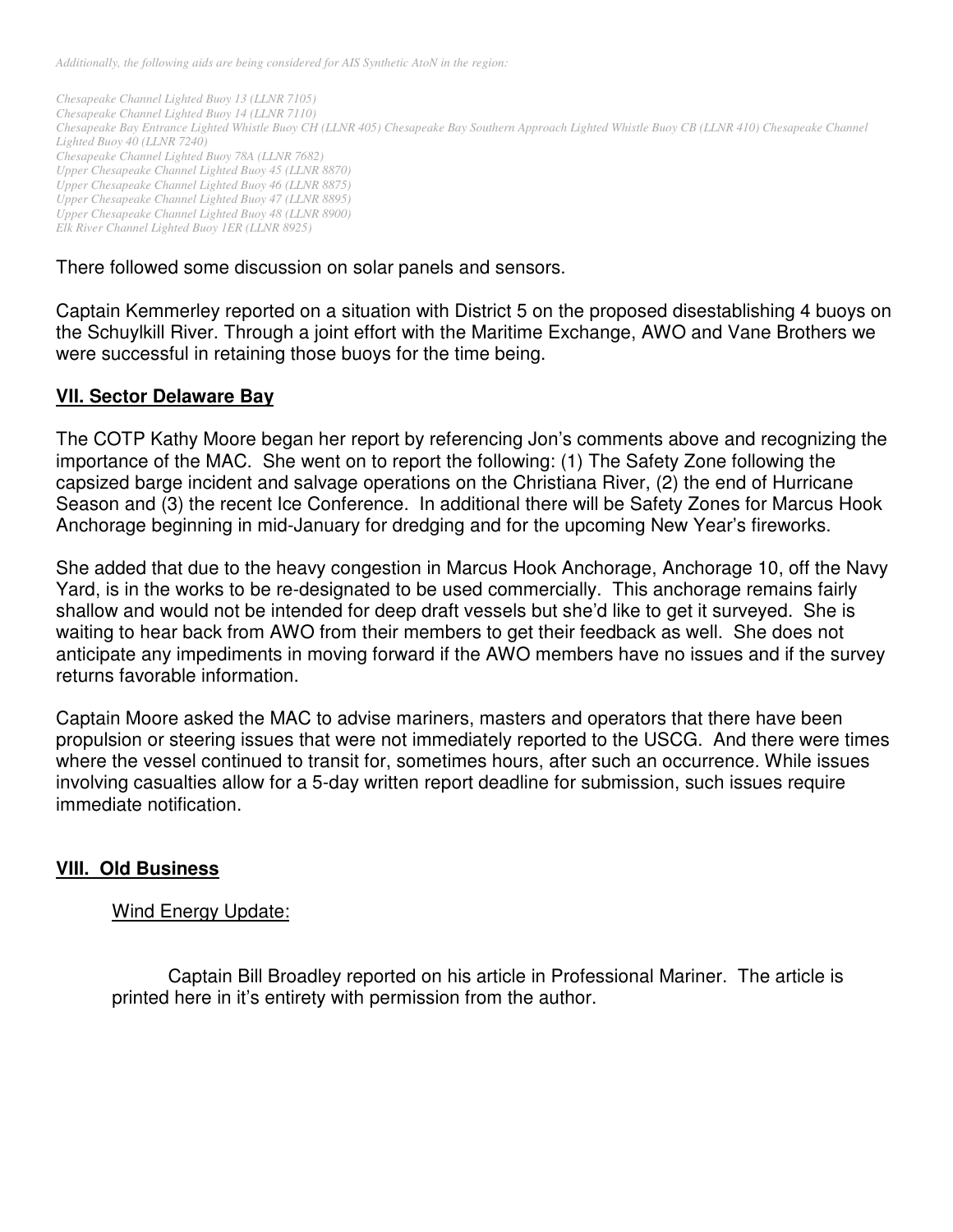

PROFESSIONAL MARINER / WEB-EXCLUSIVE 2014 / BROADLEY: WIND ENERGY SPATIAL PLANNING WILL HAVE IMPACT ON MARINERS

# Broadley: Wind energy spatial planning will have impact on mariners

Nov 13, 2014 02:53 PM

#### BY CAPT. WILLIAM BROADLEY



The U.S. is gradually incorporating renewable energy sources for its future energy needs. We all have seen more and more solar panels on rooftops and wind turbines in fields as the availability and cost of these energy alternatives have become more and more economically viable. One of these renewable energy sources that has received a lot of attention in the past few years has been commercial development of wind energy using large wind turbines placed offshore along the East Coast. There has been successful development of wind energy turbines in some remote land areas and off the coast of Europe, which has proven to be an excellent alternative to conventional fossil fuel electrical

#### generation.

Various coastal areas along the East Coast are in the process of becoming locations for several large-scale commercial wind turbine projects. It is an area with a lot of wind, it doesn't use large land areas - which are becoming less and less available - and it is close to very large population areas. Just how this development will affect navigation is of great concern to the professional mariner.

For commercial wind energy to be a viable alternative, it must be on a large scale. Small projects with only a few turbines are very expensive to build due to the cost of cable runs, manufacturing and use of specialized construction vessels. Wind energy developers want to develop large areas with many turbines to cut down on the per-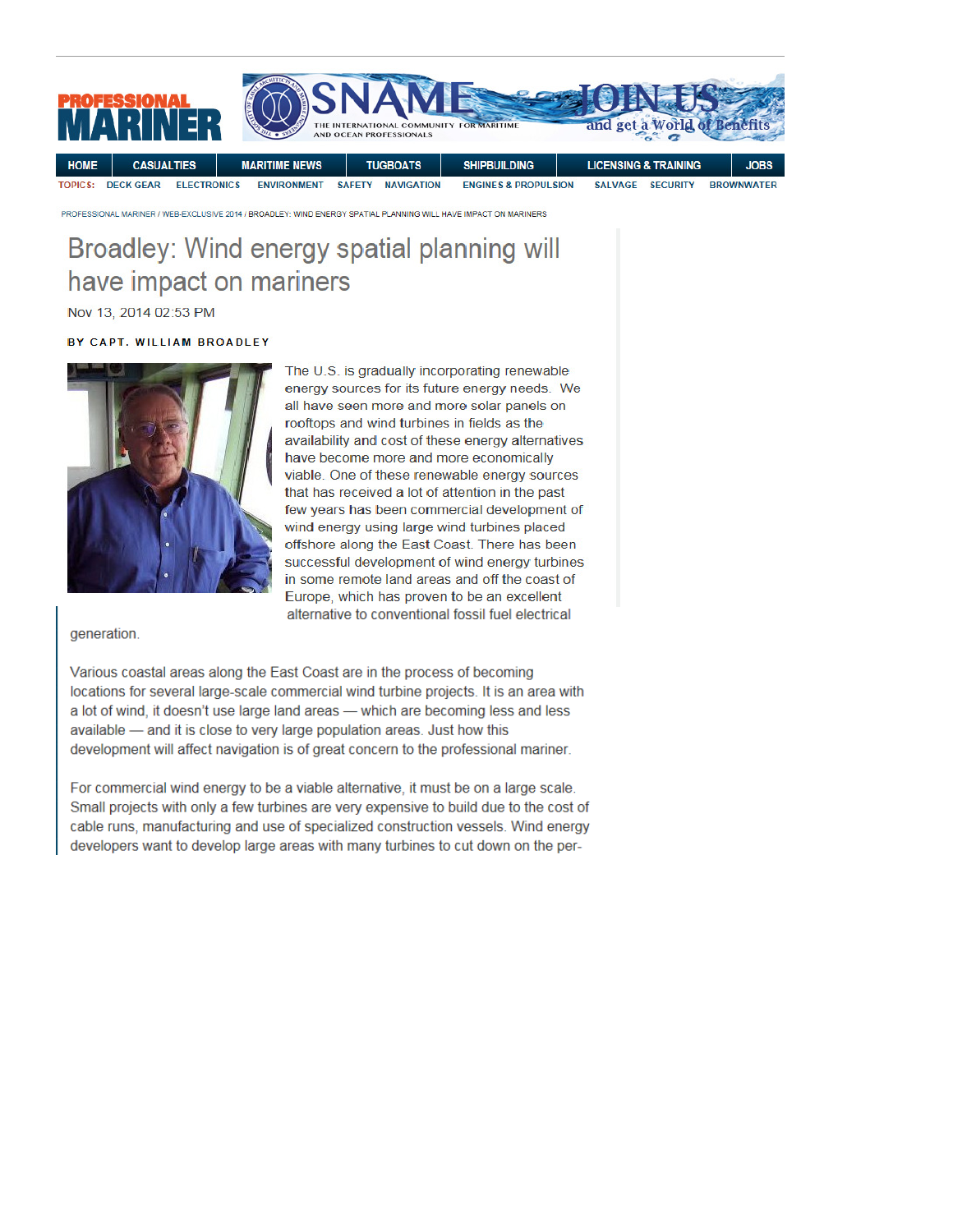unit cost. The problem is that many of the areas that are suitable for this development are also areas that the professional mariner needs for access to and from our principal ports. This is complicated by the fact that building wind turbines in deeper water (over 100 feet in depth) is much more expensive than placing them in shallower waters.

The wind energy proponents make a strong case with many facts and figures as to how much energy is available and how many thousands of jobs will be created if they develop their goal of 53 gigawatts of power along the East Coast. Meanwhile, the tug/barge and ship operators make another strong case that they need complete and free access to all the coastwise areas, since diverting vessels to accommodate large-scale wind turbine projects will increase cost with added fuel and time. In between these conflicts is the U.S. Coast Guard, who is faced with the daunting task of developing a plan that everyone can work with and, most importantly, is safe. This project is part of an ongoing process called ACPARS (Atlantic Coast Port Access Route Study).

One of the most contentious areas is off the Maryland coast. As originally proposed. the location was right in the way of the approach to the Delaware Sea Lane. This is the main approach to the Delaware Bay and River, one of the major ports in the country, and the home of several major large oil refineries that supply petroleum products for the entire Northeast area. This WEA (Wind Energy Area) is relatively small as compared with other proposed areas with only 79,706 acres, but still capable of producing 875 megawatts or 2,943 GWh (gigawatt hours) annually. This area is significant, as it is among the first to be leased and many of the principles that will be used here will be used in other WEAs. The developer of this area will

present a definite proposal as to the number and position of turbines in the near future. This proposal will be published in the Federal Register with a time available for written comments.

The proposal may look similar to what is described in the attached chartlet. You will note that 175 turbines are spaced at slightly over a half-nautical-mile separation which is eight times the turbine's diameter - along east/ west and north/south lines. This is to take the best advantage of the prevailing northwesterly and southwesterly winds, minimizing the wake effect caused by each turbine diminishing the output of the next downwind turbine. This is as presented by NREL (National Renewable Energy Laboratory) in its assessment published in a June 2013 technical report.

Many questions remain that must be addressed, especially as to how this proposal will affect professional mariners. How will our radars be affected by many turbines close to a major sea lane? Will we be able to see traffic on the other side of this WEA, both visually and by radar? Will our ARPAs (Automatic Radar Plotting Aids) be able to distinguish and plot moving targets within this WEA area? Is a routing measure, such as a TSS (Traffic Separation Scheme) extension, which was proposed and is depicted on the attached chartlet, necessary? How much separation is necessary from this routing measure to the WEA?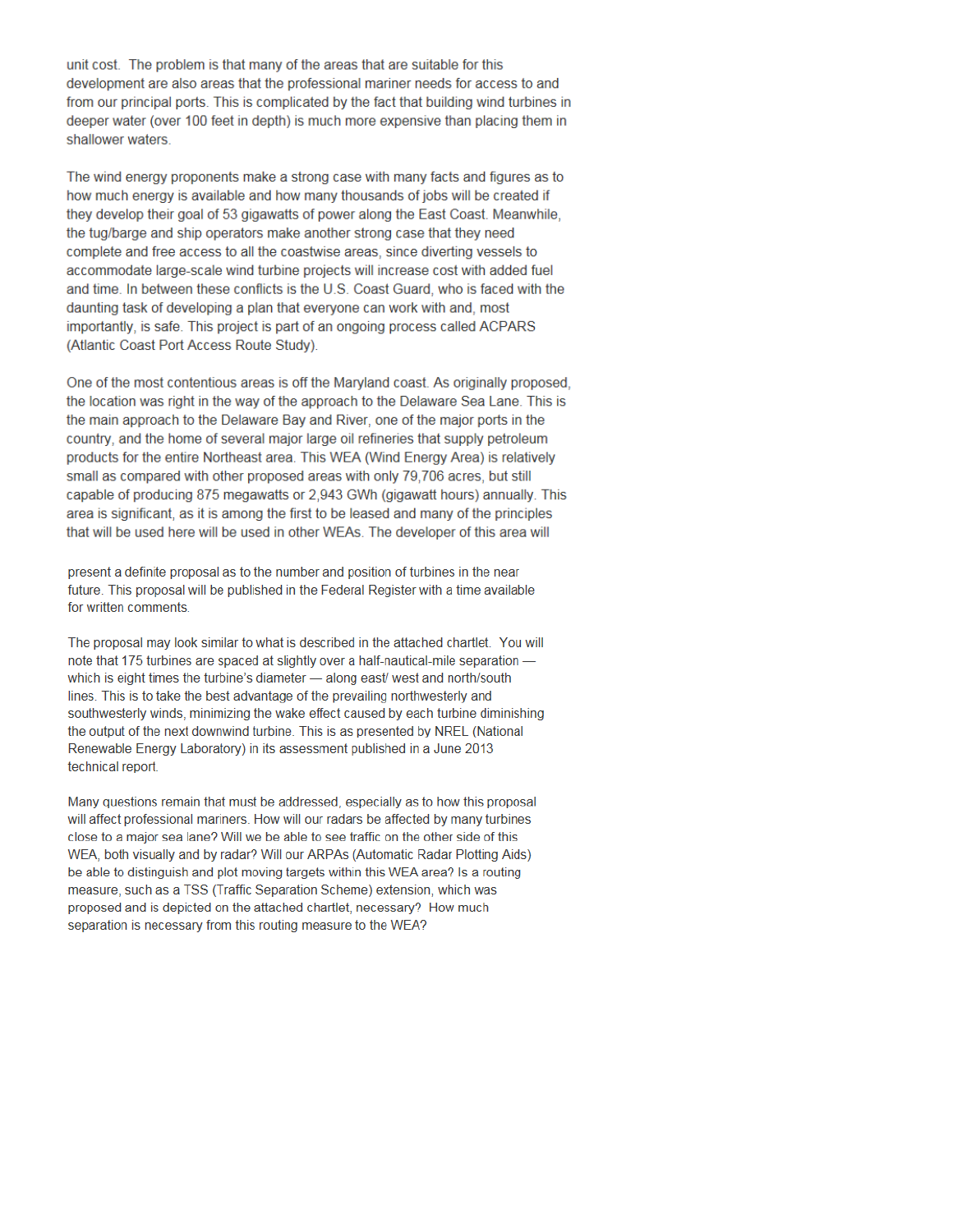The area within this WEA will most likely be restricted in some form as yet to be determined. There are many reasons for this; one of interest is that, in certain freezing conditions, if any of these over 400-foot-diameter turbines picks up ice that drops off after a turbine is reenergized, it would be catastrophic for any vessel that happens to be too close.

Fortunately, we have some modern technology to help us out with some of these challenges. RACONS (Radar Beacons) may be used to help mark this area. Note that this chartlet depicts this WEA with RACONS on the four corners; however, this will have to be discussed and evaluated. AIS (Automatic Identification System) has been used to a great extent for years for vessel identification, but a new system is available where AIS can be used to describe a WEA and it will plot on an ECDIS (Electronic Chart Display and Information System).

In the BOEM (Bureau of Ocean Energy Management) leasing process of WEAs, the Maryland WEA involves an area close to a main ship fairway. Many of the problems that will have to be addressed here will apply to other areas that have similar problems. One of these areas is off the New Jersey coast, where a proposed large WEA is close to the existing Barnegat Sea Lane, which is the main Southern approach to New York Harbor. This area is also very close to several commonly used coastwise routes.

One of the professional tools that has not been discussed in terms of helping with spatial planning for WEAs and how it will affect the professional mariner is simulation. There are many marine simulators with various types of capabilities that have been used for training purposes, but none have been used for planning purposes. Appropriate routing measures, ATONs, AIS, RACONs and buffer areas



Another matter that will need to be decided is how this area should be lighted with ATONs (Aids to Navigation). The enclosed chartlet shows a lighting arrangement that is an interpretation of IALA (International **Association of Marine** Aids to Navigation and **Lighthouse Authorities)** quidelines. This will be decided by the U.S. **Coast Guard ATONs** personnel. This is also contentious as the bird conservation organizations and people who live along the shoreline will want the least number and visibility of navigational lights as possible,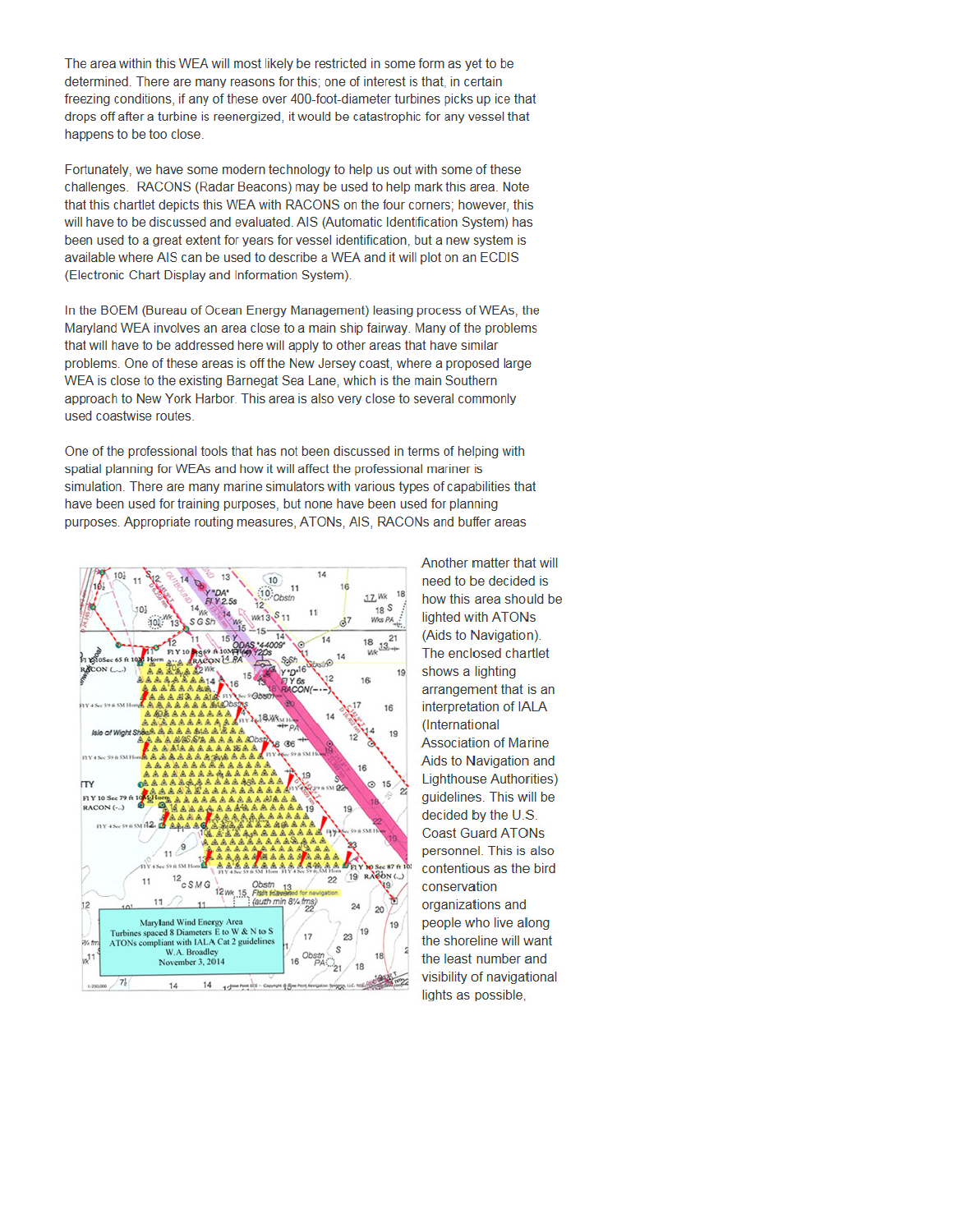The area within this WEA will most likely be restricted in some form as yet to be determined. There are many reasons for this; one of interest is that, in certain freezing conditions, if any of these over 400-foot-diameter turbines picks up ice that drops off after a turbine is reenergized, it would be catastrophic for any vessel that happens to be too close.

Fortunately, we have some modern technology to help us out with some of these challenges. RACONS (Radar Beacons) may be used to help mark this area. Note that this chartlet depicts this WEA with RACONS on the four corners; however, this will have to be discussed and evaluated. AIS (Automatic Identification System) has been used to a great extent for years for vessel identification, but a new system is available where AIS can be used to describe a WEA and it will plot on an ECDIS (Electronic Chart Display and Information System).

In the BOEM (Bureau of Ocean Energy Management) leasing process of WEAs, the Maryland WEA involves an area close to a main ship fairway. Many of the problems that will have to be addressed here will apply to other areas that have similar problems. One of these areas is off the New Jersey coast, where a proposed large WEA is close to the existing Barnegat Sea Lane, which is the main Southern approach to New York Harbor. This area is also very close to several commonly used coastwise routes.

One of the professional tools that has not been discussed in terms of helping with spatial planning for WEAs and how it will affect the professional mariner is simulation. There are many marine simulators with various types of capabilities that have been used for training purposes, but none have been used for planning purposes. Appropriate routing measures, ATONs, AIS, RACONs and buffer areas

Capt. William Broadley, a retired federal pilot and tanker master, is a marine consultant and expert witness. He is a participant in the Atlantic Coast Port Access Route Study and is a member of the Mariners' Advisory Committee for the Bay and River Delaware.

#### Add your comment:

In connection with Bill's report, Captain Kemmerley reported that he has been attending Mid-Atlantic Regional Ocean Planning group listening sessions and that there is too little discussion on the commercial end. He added that BOEM is intent on moving forward and creating these areas and selling these leases. It was also discussed that the next meeting is being held in January in New York City to review their first draft of their Marine Spacial Plan.

#### **Conrail Update**

Captain Kemmerely reported that he is going to tour the bridge operation in January with a few other pilots.

#### **IX. New Business**

John Hart reported on two items:

Congress passed the Coast Guard Authorization Act exempting small boats from federal environmental regulations for water discharge for another three years.

5<sup>th</sup> District published in the Local Notice to Mariners asking for feedback for 39 aids to navigation from New Jersey to North Carolina. Most are sea-coast buoys, parking hazards or marking shoals. Tug and barge operators may be more impacted by these rather than deep draft vessels. The District is attempting to lower their operating costs by 15% that are being directly related to the replacing buoy lights and upgrading AtoNs. They are seeking comments before the January 13<sup>th</sup> deadline.